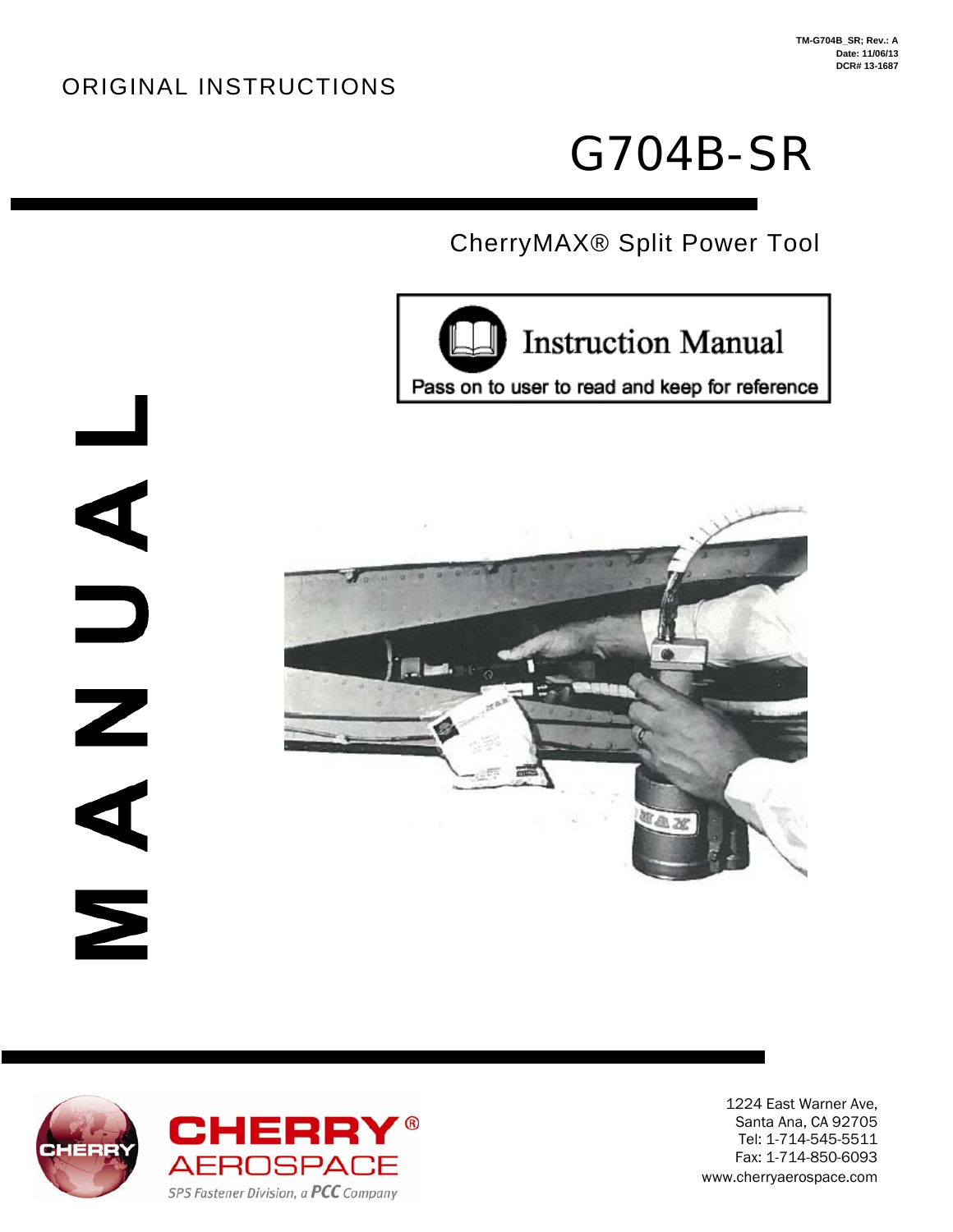### **THE G704B-SR TOOL**

### **TABLE OF CONTENTS**

#### **DESCRIPTION**

 G704B-SR is a split riveter designed for the installation of N blind rivets in limited access applications. The tool  $3/4$ " (19.05 mm) transmits power from the power unit through a flexible 4 V foot hose to a compact hand held head. By utilizing the proper pulling head, access issues and operator fatigue can be greatly reduced. The riveter converted into this 4 foot extended model (G704B) is a CE certified tool.



#### **SPECIFICATIONS**

Cherry® Aerospace' policy is one of continuous development. Specifications shown in this document may be subject to change which may be introduced after publication. For the latest information always consult Cherry® Aerospace.

| <b>AIR PRESSURE</b>    | 90 PSI (6.2 bar) Min./ 110 PSI (7.6 bar) Max. |  |  |  |
|------------------------|-----------------------------------------------|--|--|--|
| <b>STROKE</b>          | .518 Inch (13.16 mm)                          |  |  |  |
| <b>PULLING FORCE</b>   | 3,136 LbF. (13.95 kN) @ 90 PSI (6.2 bar)      |  |  |  |
| <b>CYCLE TIME</b>      | About 1 second                                |  |  |  |
| WEIGHT (Handle)        | 4 1/4 Pounds (1.93 kg)                        |  |  |  |
| <b>NOISE LEVEL</b>     | $<$ 85dB(A)                                   |  |  |  |
| <b>AIR CONSUMPTION</b> | 4 CFM (110.5 liters/M) @ 20 Cycles per Minute |  |  |  |

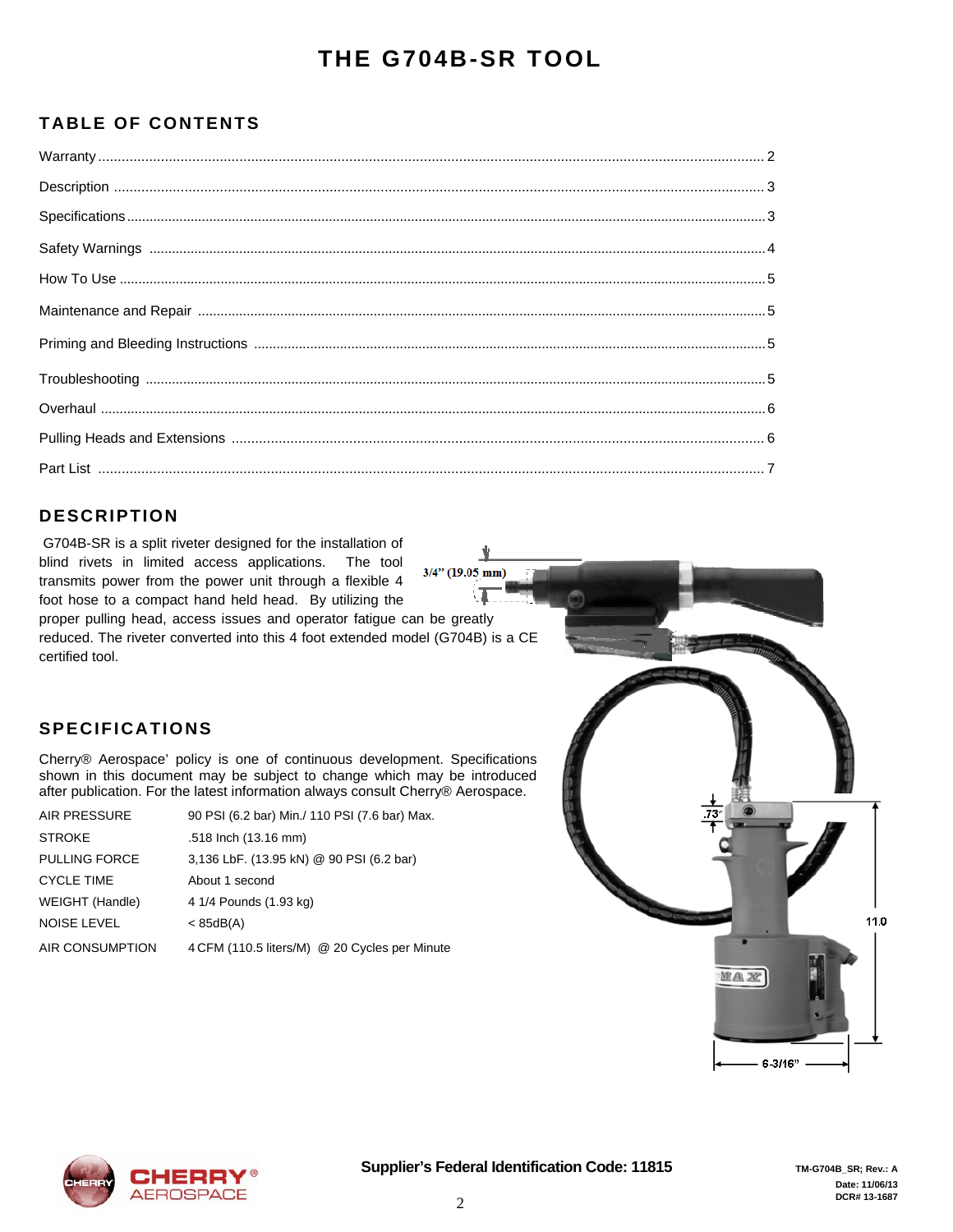### **SAFETY WARNINGS**

- Do not use beyond the design intent; do not use substitute components for repair.
- Operating this tool with a damaged or missing stem deflector, or using the deflector as a handle, may result in severe personal injury. Rotate the pin deflector facing away from the operator
- Wear proper PPE when operating, repairing or overhauling this tool **(** .)
- Any modification will void warranty and shall be at the customer's entire responsibility.
- Maintain the tool in a safe working condition at all times and examined at regular intervals for damage.
- Before disassembling the tool for repair, refer to the maintenance instructions. All repairs shall be undertaken only by personnel trained in Cherry installation tools.
- Disconnect the air line from the tool inlet before servicing, adjusting, fitting or removing any accessory.
- Ensure that the vent holes do not become blocked or clogged and the hoses are in good condition.
- Wash thoroughly after handling the fluid; excessive contact could cause rashes.
- Operating air pressure not to exceed 110 psi (7.6 bar); use of a pre-set regulator (P1505) is recommended
- Do not operate the tool without the pulling head in place.
- All retaining rings, screwed end caps, air fittings, trigger valves and pulling heads should be attached securely and examined at the end of each working shift.
- Do not pull rivet in the air or directed at any person.
- **Do not pound on the rear of the tool head to force rivets into holes as this will damage the tool.**
- Safety warnings must be explained all operators as part of training.

#### **FLUID SAFETY AND FIRST AID INFORMATION (ATF type "A")**

- **SKIN EXPOSURE:** Wash thoroughly with soap and water as soon as possible. Casual contact requires no immediate attention. If irritation develops, consult a physician.
- **INGESTION:** Seek medical attention immediately. DO NOT INDUCE VOMITING.
- **INHALATION:** No significant adverse health effects are expected to occur on short term exposure. Remove from contaminated area. Apply artificial respiration if needed. If unconscious, consult physician.
- **Eyes:** Flush with copious amounts of water. If irritation develops, consult a physician.
- FIRE: Suitable extinguishing media: CO2, dry powder, foam or water fog. DO NOT use water jets.
- **ENVIRONMENT** Waste Disposal: In accordance with local, state and federal regulations.
- **SPILLAGE** Prevent entry into drains, sewers and water courses. Soak up with diatomaceous earth or other inert material. Store the spent fluid in appropriate containers for disposal.
- **HANDLING:** Eye protection required. Protective gloves recommended. Chemically resistant boots and apron recommended. Use in well-ventilated area
- **COMBUSTIBILITY**: It is slightly combustible when heated above flash point. It will release flammable vapors which can burn in open or be explosive in confined spaces if exposed to source of ignition.
- **STORAGE:** Avoid storage near open flame or other sources of ignition.

### **HOW TO USE THE G704B-SR**

After selecting the proper pulling head and attaching it securely to Head Cylinder, connect the regulated airline to the too (if the tool is equipped with a preset regulator P-1505, air source may be unregulated)l.

The riveter has a 4 food hose extension allowing it to reach into tight spaces. Hold the Head Manifold in one hand, having the Handle Assembly in the other. If the area to access is close to the floor, the Handle Assembly may be placed on the floor. To trigger, depress the button under the manifold.

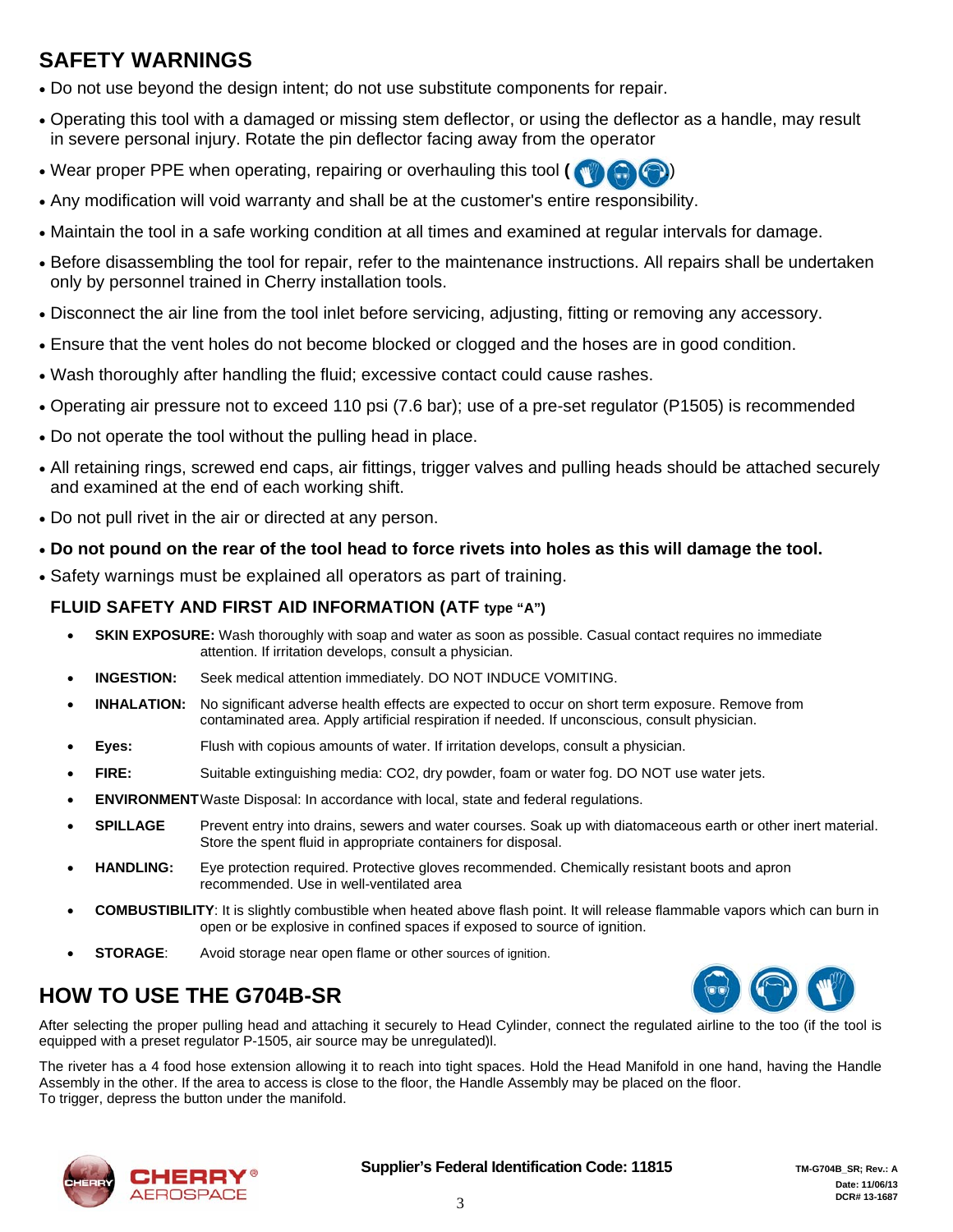### **MAINTENANCE AND REPAIR**

This riveter has been manufactured to give maximum service with minimum care. For optimum function:

- 1. The hydraulic system to be full of oil and free from air at all times.
- 2. Use clean and dry air to prevent premature wear and clogging of the air components.
- 3. Inspect the riveter for fluid leaks routinely

### **TOOL OVERHAUL / REPAIR**

Tool overhaul is needed in case of tool malfunction, massive fluid loss or as part of your routine maintenance program. For detailed instructions on overhauling and repair of the main power unit (G704B) see TM-G704B.

Tips for properly servicing the tools:

- **Before proceeding with any repair, make sure that the riveter is disconnected from the air supply and any attachments are removed (pulling head, stem deflector).**
- **Use a blunt bent hook tool to remove the O-rings from their groove; use care not to scratch the seal surfaces**
- **Inspect all components for signs of wear or breakage; replace any damaged components**
- **Replace all gaskets, O-rings and back-up rings; lubricate O-rings with proper lubricant before re-assembling**

#### TOOLS NEEDED:

- **G701/G704KT**  tool kit, **Needle Nose Pliers**,
- **G704KS** service kit:



#### **THE G701/G704KT TOOL KIT**

*Also included: 701A67 Seal Guide, 702B62 Power Cylinder Tool, 703A53 Seal Guide, 702A64 Seal Guide, 744-103 Seal Guide.* 

### **PRIMING AND BLEEDING INSTRUCTIONS**

**Use automatic transmission fluid (ATF) type "A" (no substitutes). Dexron® III ATF is recommended.** 

#### **FLUID PROPERTIES**

| Specific gravity  | 0.863                    |
|-------------------|--------------------------|
| Weight per gallon | 7.18 lbs.                |
| Open flash point  | $>200^{\circ}$ C (392°F) |

**Priming Instructions-** After servicing the riveter needs to be primed with fluid.

In order to accomplish

that, with the Handle Manifold off fill the Handle Assembly with fluid to the top. After reattaching the Manifold, follow the Bleeding instructions below.

**Bleeding Instructions** (air removal and fluid refill) **What is needed:**, a 1/8" Allen Wrench; the 700A77 Bleed Bottle

#### P**rocedure:**

- Connect the Riveter to an air source
- Remove screw from the side of the Cylinder Head and thread-in the bleed bottle bottom up (see picture).
- Cycle until no more bubbles surface inside of bottle.
- When completed, remove the Bleed Bottle and re-attach the side screw with the seal. Make sure it is properly tightened to prevent any leaks.







**Supplier's Federal Identification Code: 11815** TM-G704B SR; Rev.: A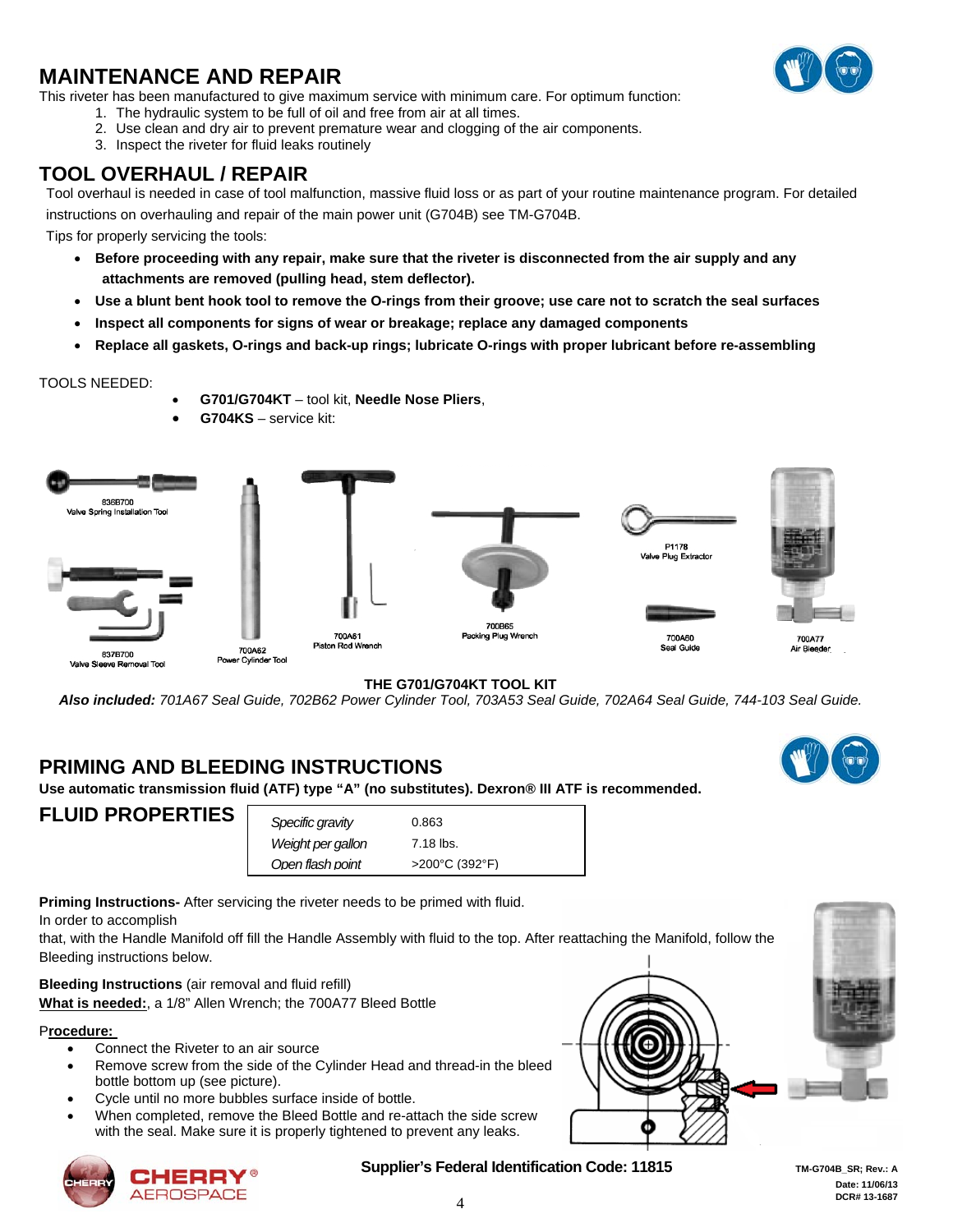### **TROUBLESHOOTING**

| <b>PROBLEM</b>                                | <b>POSSIBLE REASONS / SOLUTIONS</b>                                                                                                                                   |  |  |
|-----------------------------------------------|-----------------------------------------------------------------------------------------------------------------------------------------------------------------------|--|--|
| Piston does not move after depressing Trigger | - No air supply is connected:<br>Connect to a clean, filtered air source at 90 to 110 psi (6,2 to 7,6 bar).<br>- Faulty trigger: Remove and replace trigger assembly. |  |  |
|                                               | - Broken power piston: Service the Handle Subassembly.                                                                                                                |  |  |
| Short stroke or low pull force                | Significant fluid loss: Bleed the system to purge the air out.<br>If performance doesn't improve, or excessive leakage continues, see below.                          |  |  |
|                                               | - Leaks around the seals or fittings indicate that they are not tightened to seal<br><b>properly:</b> Tighten until no more leaks are observed.                       |  |  |
| <b>Head Cylinder Fluid leakage</b>            | - Leaks at the front of head cylinder indicate worn/ damaged seals                                                                                                    |  |  |
|                                               | Service head cylinder per instructions provided herein                                                                                                                |  |  |
|                                               | <b>Broken or dislodged valve spring-</b> Service and replace                                                                                                          |  |  |
| Air leakage at the spool valve                | - Worn or damaged valve spool seals: Disassemble and service air valve per Air<br>Sub-Assembly Overhaul Instructions.                                                 |  |  |
|                                               | - Piston or seal damage: Service head cylinder.                                                                                                                       |  |  |
| Head piston is slow or seizes                 | - Clogged air muffler or filter Clean thoroughly with solvent and back-blow with<br>compressed air.                                                                   |  |  |

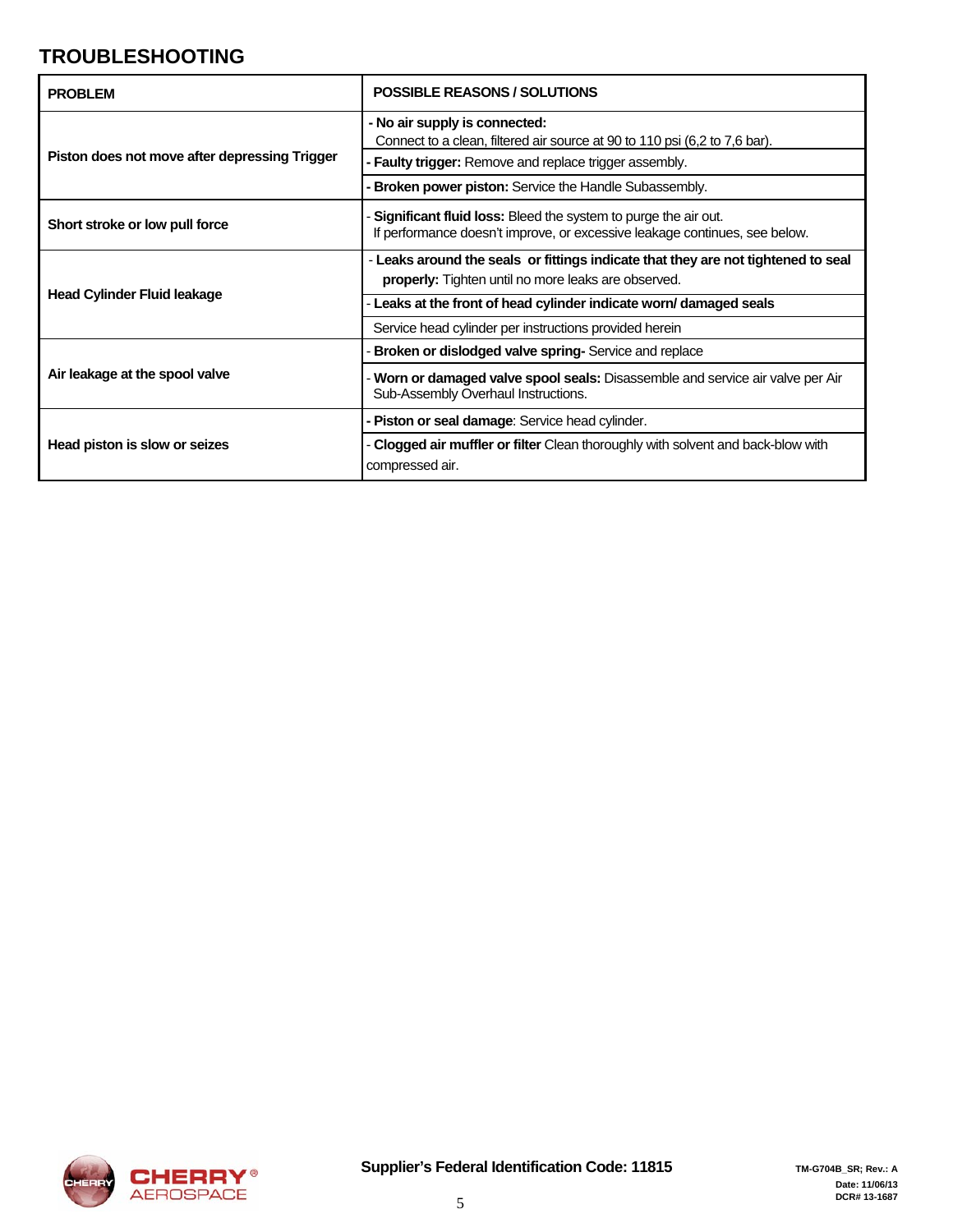### **G704B-SR CONVERSION KIT (FROM G704B TO G704B-SR)**



| <b>ASSY NO</b> | <b>ITEM</b>                     | <b>PART NO</b> | <b>DESCRIPTION</b>       | QTY            |  |
|----------------|---------------------------------|----------------|--------------------------|----------------|--|
|                | <b>G704 B-SR CONVERSION KIT</b> |                |                          |                |  |
|                | 1                               | $P-293$        | O-RING                   |                |  |
|                | $\overline{2}$                  | P-832          | O-RING                   | $\overline{2}$ |  |
|                | 3                               | 704C45         | MANIFOLD HEAD            | 1              |  |
|                | 4                               | $P-27$         | SOCKET HEAD SCREW        | 4              |  |
|                | 5                               | 703A33         | <b>TRIGGER ASSEMBLY</b>  | 1              |  |
|                | 6                               | P-1181         | 4' HOSE FITTING          | 4              |  |
| 704C49         | 7                               | 704A48-3       | <b>FLEXIBLE TUBING</b>   | 2              |  |
|                | 8                               | P-1180         | 4' HOSE ASSY             | 1              |  |
|                | 9                               | 704A47-3       | <b>CABLE WRAP</b>        | 1              |  |
|                | 10                              | P-533          | <b>SWIVEL ADAPTER</b>    | 1              |  |
|                | 11                              | P-572          | STAT-O-SEAL              | $\overline{2}$ |  |
|                | 12                              | P-573          | <b>BUTTON HEAD SCREW</b> | 2              |  |
|                | 13                              | 704C46         | <b>MANIFOLD-HANDLE</b>   | 1              |  |
|                | 14                              | 700A22         | <b>GASKET</b>            | 1              |  |
|                | <b>G704 RIVETER</b>             |                |                          |                |  |
| 704-087        | 15 <sub>l</sub>                 | 704-086        | <b>POWER HANDLE</b>      | 1              |  |
|                | 16                              | 704B35         | <b>HEAD CYLINDER</b>     | 1              |  |



HOSE ATTACHMENT DIAGRAM

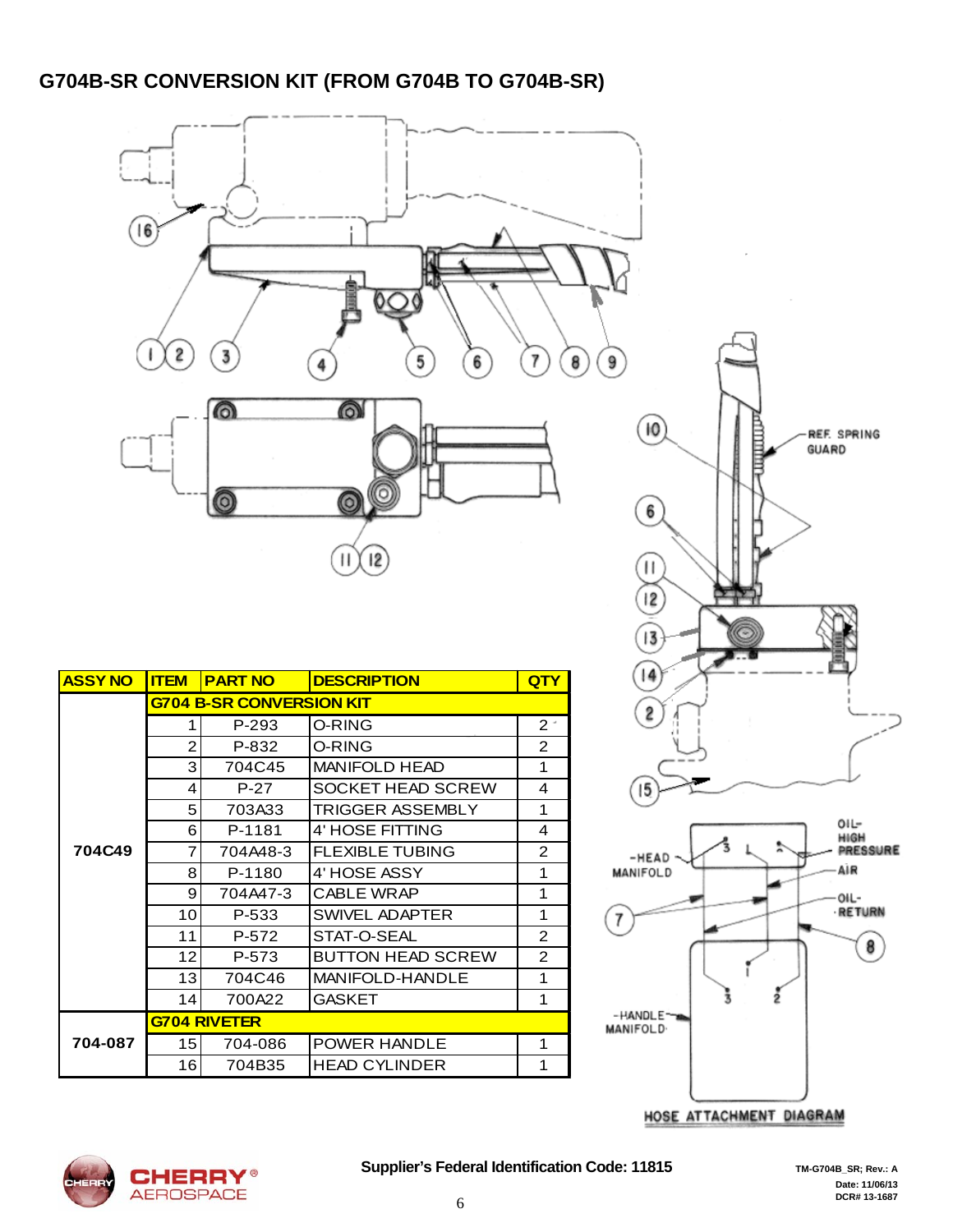#### **PART LIST FOR THE G704B (704-087) CHERRYMAX RIVETER ASSEMBLY**

| <b>ITEM NO.</b>                   |                         |         | <b>DESCRIPTION</b> | QTY.                                 |                |
|-----------------------------------|-------------------------|---------|--------------------|--------------------------------------|----------------|
| 704B35 HEAD CYLINDER SUB-ASSEMBLY |                         |         |                    |                                      |                |
| 704C19 HEAD CYLINDER              |                         |         |                    |                                      |                |
|                                   | 1                       |         |                    | 704C18 CYLINDER, HEAD                | 1              |
|                                   |                         | 1A      |                    | 704B2-2 FITTING, NOSE                | 1              |
|                                   | 2                       |         | P-701              | O-RING (.629, .489, .070)            | $\overline{2}$ |
|                                   | 3                       |         | P-998              | RING, BACK-UP (.609, .503, .053)     | 1              |
|                                   | 4                       |         | 704C3              | PISTON, HEAD                         | 1              |
|                                   | 5                       |         | P-931              | O-RING (1.193, .987, .103)           | 1              |
|                                   | 6                       |         | P-1000             | RING, BACK-UP (1.176, 1.000, .088)   | 1              |
|                                   | $\overline{7}$          |         | P-870              | O-RING (1.191, 1.051, .070)          | $\overline{2}$ |
|                                   | 8                       |         | $P-112$            | O-RING (.504, .364, .070)            | 1              |
|                                   | 9                       |         | 704B4              | CAP, HEAD CYLINDER                   | 1              |
|                                   | 10                      |         | P-880              | RING, RETAINING (NON-STANDARD)       | 1              |
|                                   | 11                      |         | 703A13             | FITTING, DEFLECTOR                   | 1              |
|                                   | 12                      |         | 530A16             | DEFLECTOR, PIN                       | 1              |
|                                   | 13                      |         | P-572              | STAT-O-SEAL (.443, .180, .132)       | 1              |
|                                   | 14                      |         | P-573              | SCREW, BUTTON HD. SOC. 10-32 x 1/4   | 1              |
|                                   |                         |         |                    | 704-086 SUB-ASSEMBLY, HANDLE         |                |
|                                   | 15                      |         | P-838**            | O-RING, DISOGRIN (.568, .362, .103)  | $\overline{2}$ |
|                                   | 16                      |         | $P-115$            | RING, BACK-UP (.551, .375, .088)     | $\overline{2}$ |
|                                   | 17                      |         | P-727              | O-RING (1.318, 1.112, .103)          | 1              |
|                                   | 18                      |         | 700B93             | PLUG. PACKING                        | 1              |
|                                   | 19                      |         | P-731              | RING, BACK-UP (3.387, 3.109, .139)   | $\overline{2}$ |
|                                   | 20                      |         | P-730              | RING, QUAD (3.387, 3.109, .139)      | $\mathbf{1}$   |
|                                   | 21                      |         | 700B6              | PISTON, AIR                          | 1              |
|                                   | 22                      |         | P-737              | NUT, CONELOK, 1/4-20                 | 1              |
|                                   | 23                      |         | P-725              | O-RING (3.129, 2.989, .070)          | 1              |
|                                   | 24                      |         | 700B4              | BASE, HANDLE                         | 1              |
|                                   | 25                      |         | P-735              | RING, RETAINING (INT. Ø3.500)        | 1              |
|                                   | 26                      |         | 700D107            | COVER, BASE                          | 1              |
|                                   | 27                      |         | P-736              | RING, RETAINING (EXT. Ø2.250)        | 1              |
|                                   | 28                      |         | 703A33             | ASSEMBLY, TRIGGER (INCLUDES P-223)   | 1              |
|                                   | 29                      |         | P-223              | O-RING (.285, .145, .070)            | 1              |
|                                   | 30                      |         | 703A11             | <b>HANDLE</b>                        | 1              |
|                                   | 31                      |         | 700-247            | <b>CYLINDER, POWER</b>               | 1              |
|                                   | 32                      |         | P-833**            | O-RING, DISOGRIN (1.068, .862, .103) | $\overline{2}$ |
|                                   | 33                      |         | P-739              | RING, BACK-UP (.614, .518, .056)     | 1              |
|                                   | 34                      |         | $P-830**$          | O-RING, DISOGRIN (.629, .489, .070)  | 1              |
|                                   | 35                      |         | 700-248            | ROD, POWER PISTON                    | 1              |
|                                   | 36                      |         | P-653              | O-RING (.691, .551, .070)            | 4              |
|                                   | 37                      |         | 700B96             | SLEEVE, VALVE                        | 1              |
|                                   | 38                      | 700A67  |                    | <b>SPRING</b>                        | 1              |
|                                   | 39                      | P-829** |                    | O-RING, DISOGRIN (.504, .364, .070)  | 4              |
|                                   | 52                      |         | 700A94             | SUB-ASSEMBLY, VALVE SPOOL            |                |
|                                   |                         | 40      |                    | 700B95 SPOOL, VALVE                  | 1              |
|                                   |                         | 41      |                    | 700A18 FILTER                        | 1              |
|                                   |                         | 42      |                    | 700A69 SCREW, METERING               | $\mathbf{1}$   |
|                                   | 43                      |         | P-834**            | O-RING, DISOGRIN (.816, .676, .070)  | $\overline{c}$ |
|                                   | 44                      | 700A16  |                    | PLUG, VALVE                          | 1              |
|                                   | 45<br>700A17            |         |                    | <b>MUFFLER</b>                       | 1              |
|                                   | P-279<br>46             |         |                    | RING, RETAINING (INT. Ø.906)         | 1              |
| 47                                | P-832**                 |         |                    | O-RING, DISOGRIN (.379, .239, .070)  | 1              |
| 48                                | 700A22<br><b>GASKET</b> |         |                    | 1                                    |                |
| 49                                | $P-27$                  |         |                    | SCREW, SOC. HD. CAP, 8-32 x 1/2      | 4              |
| 50                                | 670A20*                 |         |                    | <b>BAG, MANDREL CATCHER</b>          | 1              |
| 51                                | P-948*<br>HOSE, AIR     |         |                    |                                      | 1              |
| 53                                | P-1505                  |         |                    | PRESET INLINE PRESSURE RELIEF VALVE  | 1              |
|                                   |                         |         |                    |                                      |                |

\*Not furnished with riveter. Must be ordered separately if desired.

\*\*No substitutions.

Note: Use Loctite #271 or equivalent when assembling items 1 and 1A.



**Supplier's Federal Identification Code: 11815** TM-G704B\_SR; Rev.: A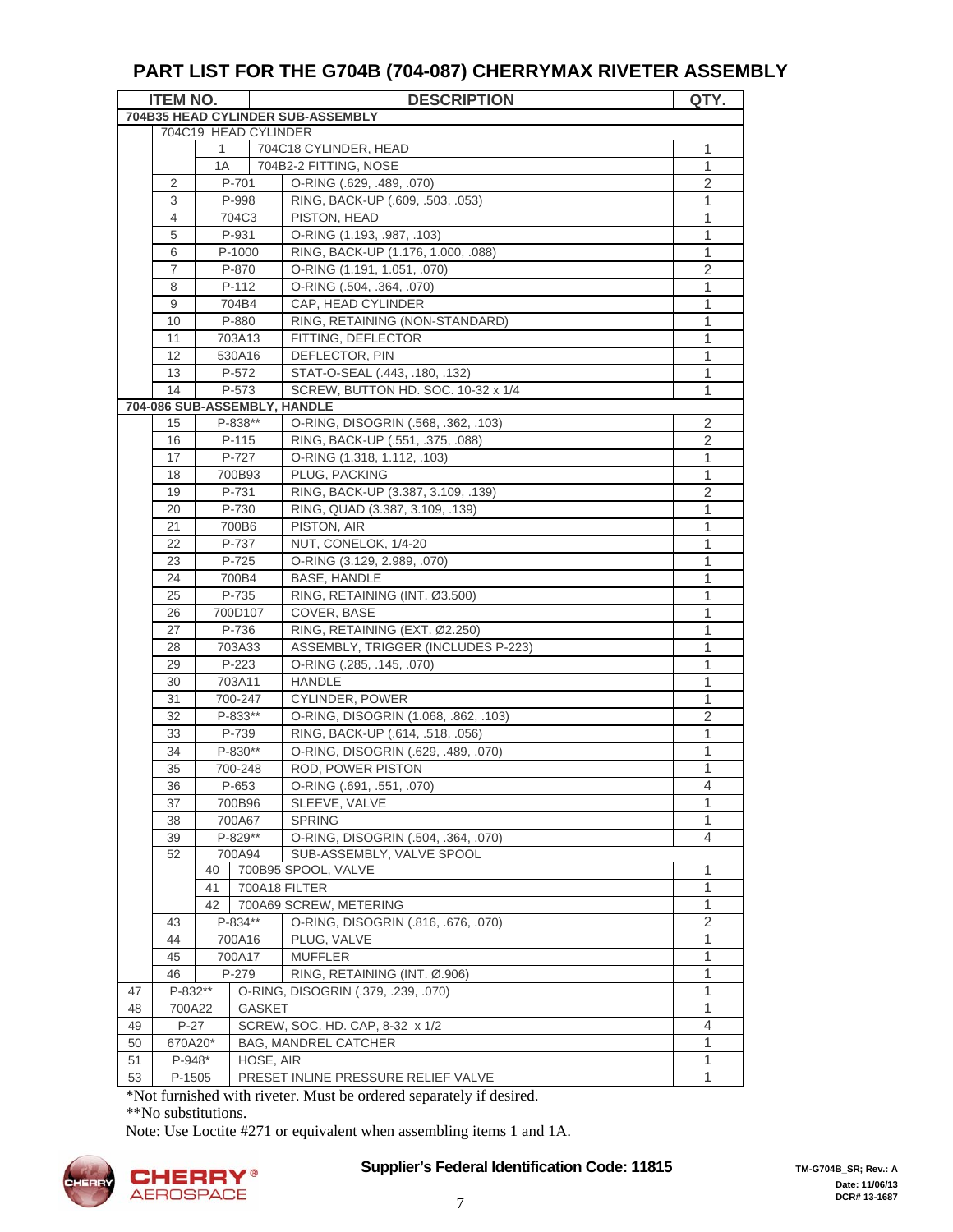#### **EXPLODED VIEW OF G704B**





#### Supplier's Federal Identification Code: 11815 TM-G704B\_SR; Rev.: A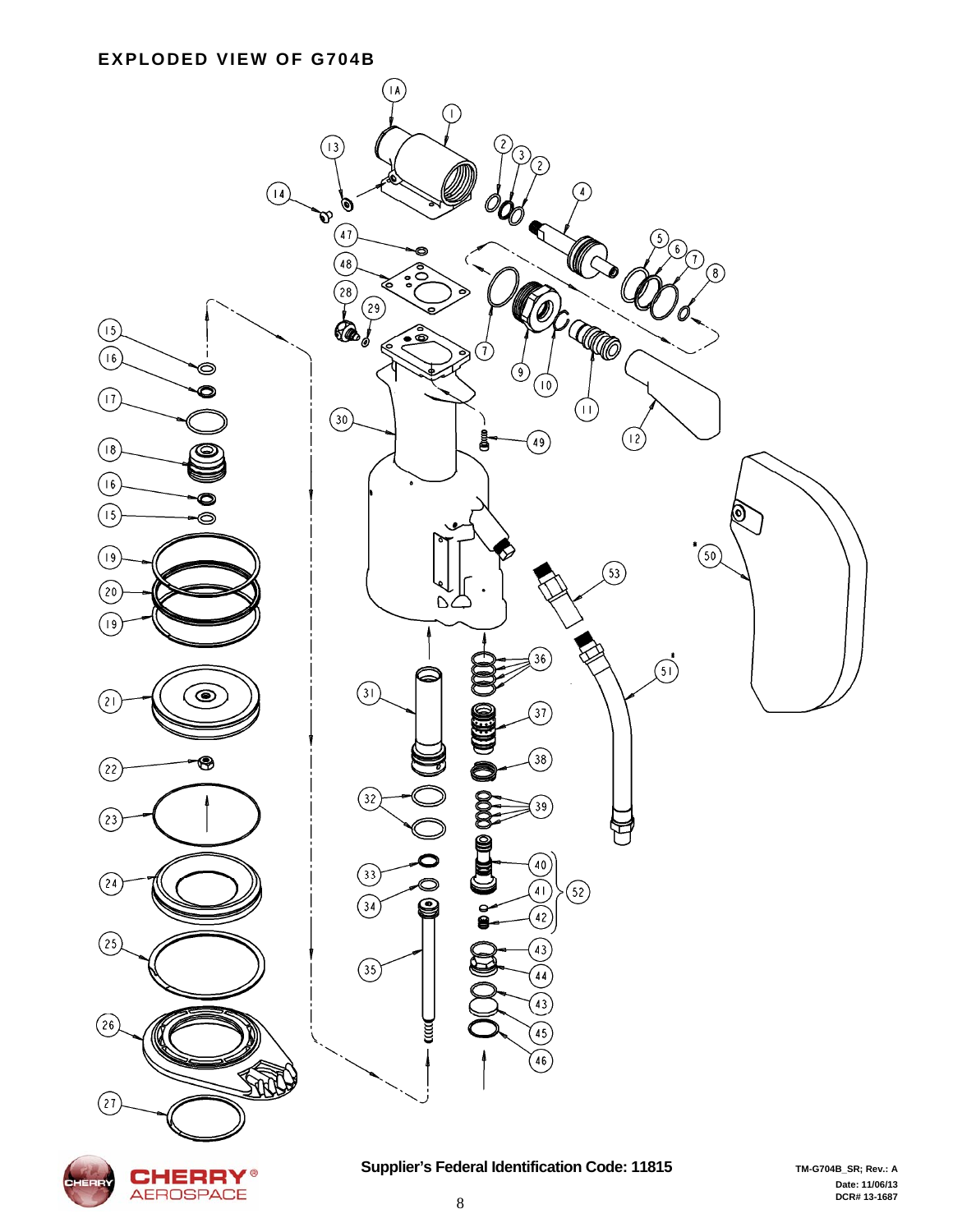### **G704B-SR PULLING HEADS**

Pulling Heads are not furnished with riveter and must be ordered separately; see Tool Sheet for details on service and about all the fastener capabilities of each pulling head.

| <b>Pulling Head</b>   | <b>Type</b>        | Adapter | Rivet           | <b>Rivet Diameters</b>            | Maximum Grip <sup>1</sup>         |              |
|-----------------------|--------------------|---------|-----------------|-----------------------------------|-----------------------------------|--------------|
| H701B-456<br>H747-456 | Straight           |         | CherryMAX Bulb  | $1/8$ , 5/32, 3/16 <sup>2,3</sup> | All                               |              |
|                       |                    |         | CherryMAX "AB"  | $1/8$ , $5/32$ , $3/163$          | $-4^1$                            |              |
|                       |                    |         | MBC L/C         | 1/8, 5/32, 3/16                   | $-4^{\circ}$                      |              |
|                       | <b>Right Angle</b> |         | CherryMAX Bulb  | $1/8$ , 5/32, 3/16 <sup>2,3</sup> | All                               |              |
| H753A-456             |                    |         | CherryMAX "AB"  | $1/8$ , $5/32$ , $3/163$          | $-4$                              |              |
| H781-456              | Offset             |         |                 | CherryMAX Bulb                    | $1/8$ , 5/32, 3/16 <sup>2,3</sup> | All          |
|                       |                    |         |                 | CherryMAX "AB"                    | $1/8$ , $5/32$ , $3/163$          | $-4^{\circ}$ |
| H9015-Series          | Straight           | 704A9   | MS <sup>4</sup> | 3/32, 1/8, 5/32, 3/16             | All                               |              |
| H955-Series           | Straight           |         | CherryLock "A"  | $3/32$ , $1/8$ , $5/32$ , $3/163$ | $-4^1$                            |              |
| H782                  | Straight           |         |                 | CherryMAX Bulb                    | $1/8$ , $5/32$ , $3/16^{2,3}$     | All          |
|                       |                    |         | CherryMAX "AB"  | $1/8$ , $5/32$ , $3/163$          | $-4^1$                            |              |
|                       |                    |         | MBC L/C         | 1/8.5/32.3/16                     | $-4$                              |              |

1. On the first stroke. 2. Nominal and oversize. 3. No 3/16 aluminum, alloy steel and monel only. 4. Serrated stems only.

#### **Extensions**

Extensions are offered in order to extend the reach of the pulling head even deeper into narrow access areas.

| <b>Extension Number</b> | Length (In) | National Stock No. |
|-------------------------|-------------|--------------------|
| 704A12-2                | 2.0         | 5130-01-145-0206   |
| 704A12-4                | 4 N         | 5130-01-145-0207   |
| 704A12-6                | 6.0         | 5130-01-145-0208   |
| 704A12-12               | 12 በ        | 5130-01-178-0331   |

#### **CE CERTIFICATION**

G704B, the base model and power unit converted into this extended version is a CE certified tool (see certification on the back). For more details about G704B see TM-G704B.

|                                                                                                                                                                                                                                                                                                                                       | <b>WARRANTY</b> |                                                                                                                         |  |  |  |  |
|---------------------------------------------------------------------------------------------------------------------------------------------------------------------------------------------------------------------------------------------------------------------------------------------------------------------------------------|-----------------|-------------------------------------------------------------------------------------------------------------------------|--|--|--|--|
| Seller warrants the goods conform to applicable specifications and drawings and will be manufactured and inspected according to generally accepted practices of                                                                                                                                                                       |                 |                                                                                                                         |  |  |  |  |
| companies manufacturing industrial or aerospace fasteners. In the event of any breach of the foregoing warranty, Buyer's sole remedy shall be to return defective<br>goods (after receiving authorization from Seller) for replacement or refund of the purchase price, at the Seller's option. Seller agrees to any freight costs in |                 |                                                                                                                         |  |  |  |  |
| connection with the return of any defective goods, but any costs relating to removal of the defective or nonconforming goods or installation of replacement goods                                                                                                                                                                     |                 |                                                                                                                         |  |  |  |  |
| shall be Buyer's responsibility. SELLER'S WARRANTY DOES NOT APPLY WHEN ANY PHYSICAL OR CHEMICAL CHANGE IN THE FORM OF THE<br>PRODUCT IS MADE BY BUYER.                                                                                                                                                                                |                 |                                                                                                                         |  |  |  |  |
| THE FOREGOING EXPRESS WARRANTY AND REMEDY ARE EXCLUSIVE AND ARE IN LIEU OF ALL OTHER WARRANTIES AND REMEDIES:                                                                                                                                                                                                                         |                 |                                                                                                                         |  |  |  |  |
| ANY IMPLIED WARRANTY AS TO QUALITY, FITNESS FOR PURPOSE, OR MERCHANTABILITY IS HEREBY SPECIFICALLY DISCLAIMED AND                                                                                                                                                                                                                     |                 | EXCLUDED BY SELLER. THIS WARRANTY IS VOID IF SELLER IS NOT NOTIFIED IN WRITING OF ANY REJECTION OF THE GOODS WITHIN ONE |  |  |  |  |
| (1) YEAR AFTER INITIAL USE BY BUYER OF ANY POWER RIVETER OR NINETY (90) DAYS AFTER INITIAL USE OF ANY OTHER PRODUCT.                                                                                                                                                                                                                  |                 |                                                                                                                         |  |  |  |  |
| Seller shall not be liable <b>Γ</b><br>INCIDENTAL, SPECIA For more information please contact our Technical Services Department at Tel. 714-850-6022                                                                                                                                                                                  |                 | <b>AND SUCH</b>                                                                                                         |  |  |  |  |

*LOCTITE® is a registered trademark of Henkel Corporation DEXRON® is a registered trademark of GM Corporation. PARKER® is a trademark of Parker Hannifin Corporation LUBRRIPLATE® is a trademark of Fiske Brothers Refining Co.*